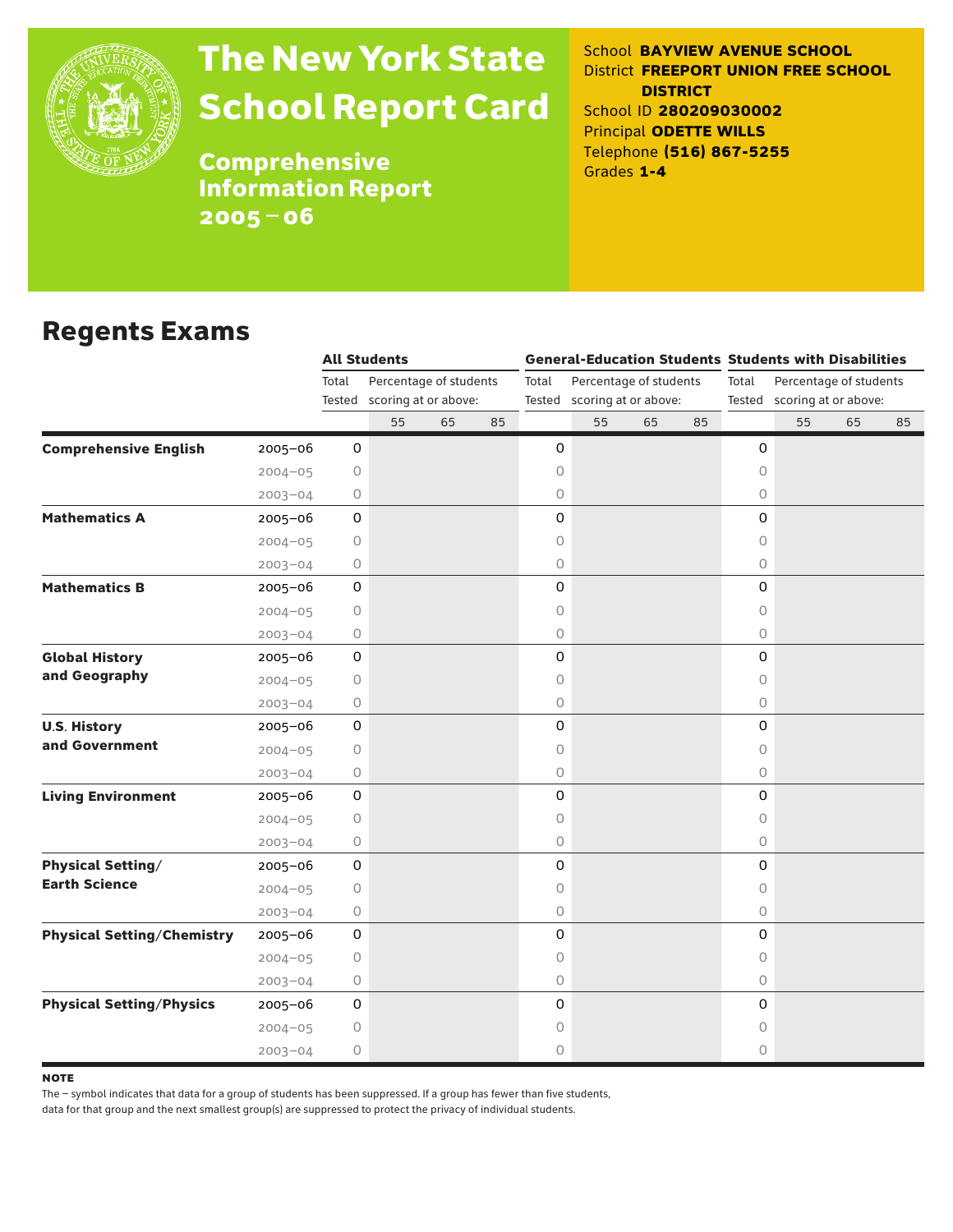### Regents Exams

|                              |             |                 | <b>All Students</b>                            |    |    |                                                                   | <b>General-Education Students Students with Disabilities</b> |    |       |                                                       |    |    |    |  |
|------------------------------|-------------|-----------------|------------------------------------------------|----|----|-------------------------------------------------------------------|--------------------------------------------------------------|----|-------|-------------------------------------------------------|----|----|----|--|
|                              |             | Total<br>Tested | Percentage of students<br>scoring at or above: |    |    | Total<br>Percentage of students<br>scoring at or above:<br>Tested |                                                              |    | Total | Percentage of students<br>Tested scoring at or above: |    |    |    |  |
|                              |             |                 | 55                                             | 65 | 85 |                                                                   | 55                                                           | 65 | 85    |                                                       | 55 | 65 | 85 |  |
| <b>Comprehensive French</b>  | $2005 - 06$ | 0               |                                                |    |    | 0                                                                 |                                                              |    |       | 0                                                     |    |    |    |  |
|                              | $2004 - 05$ | $\circ$         |                                                |    |    | 0                                                                 |                                                              |    |       | $\circ$                                               |    |    |    |  |
|                              | $2003 - 04$ | 0               |                                                |    |    | 0                                                                 |                                                              |    |       | 0                                                     |    |    |    |  |
| <b>Comprehensive German</b>  | $2005 - 06$ | 0               |                                                |    |    | 0                                                                 |                                                              |    |       | 0                                                     |    |    |    |  |
|                              | $2004 - 05$ | 0               |                                                |    |    | 0                                                                 |                                                              |    |       | $\circ$                                               |    |    |    |  |
|                              | $2003 - 04$ | 0               |                                                |    |    | 0                                                                 |                                                              |    |       | 0                                                     |    |    |    |  |
| <b>Comprehensive Hebrew</b>  | $2005 - 06$ | 0               |                                                |    |    | 0                                                                 |                                                              |    |       | 0                                                     |    |    |    |  |
|                              | $2004 - 05$ | 0               |                                                |    |    | 0                                                                 |                                                              |    |       | 0                                                     |    |    |    |  |
|                              | $2003 - 04$ | 0               |                                                |    |    | 0                                                                 |                                                              |    |       | $\circ$                                               |    |    |    |  |
| <b>Comprehensive Italian</b> | $2005 - 06$ | 0               |                                                |    |    | 0                                                                 |                                                              |    |       | 0                                                     |    |    |    |  |
|                              | $2004 - 05$ | 0               |                                                |    |    | 0                                                                 |                                                              |    |       | 0                                                     |    |    |    |  |
|                              | $2003 - 04$ | 0               |                                                |    |    | 0                                                                 |                                                              |    |       | 0                                                     |    |    |    |  |
| <b>Comprehensive Latin</b>   | $2005 - 06$ | 0               |                                                |    |    | 0                                                                 |                                                              |    |       | 0                                                     |    |    |    |  |
|                              | $2004 - 05$ | $\circ$         |                                                |    |    | 0                                                                 |                                                              |    |       | $\circ$                                               |    |    |    |  |
|                              | $2003 - 04$ | 0               |                                                |    |    | 0                                                                 |                                                              |    |       | $\circ$                                               |    |    |    |  |
| <b>Comprehensive Spanish</b> | $2005 - 06$ | 0               |                                                |    |    | 0                                                                 |                                                              |    |       | 0                                                     |    |    |    |  |
|                              | $2004 - 05$ | 0               |                                                |    |    | 0                                                                 |                                                              |    |       | Ω                                                     |    |    |    |  |
|                              | $2003 - 04$ | $\circ$         |                                                |    |    | 0                                                                 |                                                              |    |       | 0                                                     |    |    |    |  |

#### **NOTE**

The – symbol indicates that data for a group of students has been suppressed. If a group has fewer than five students,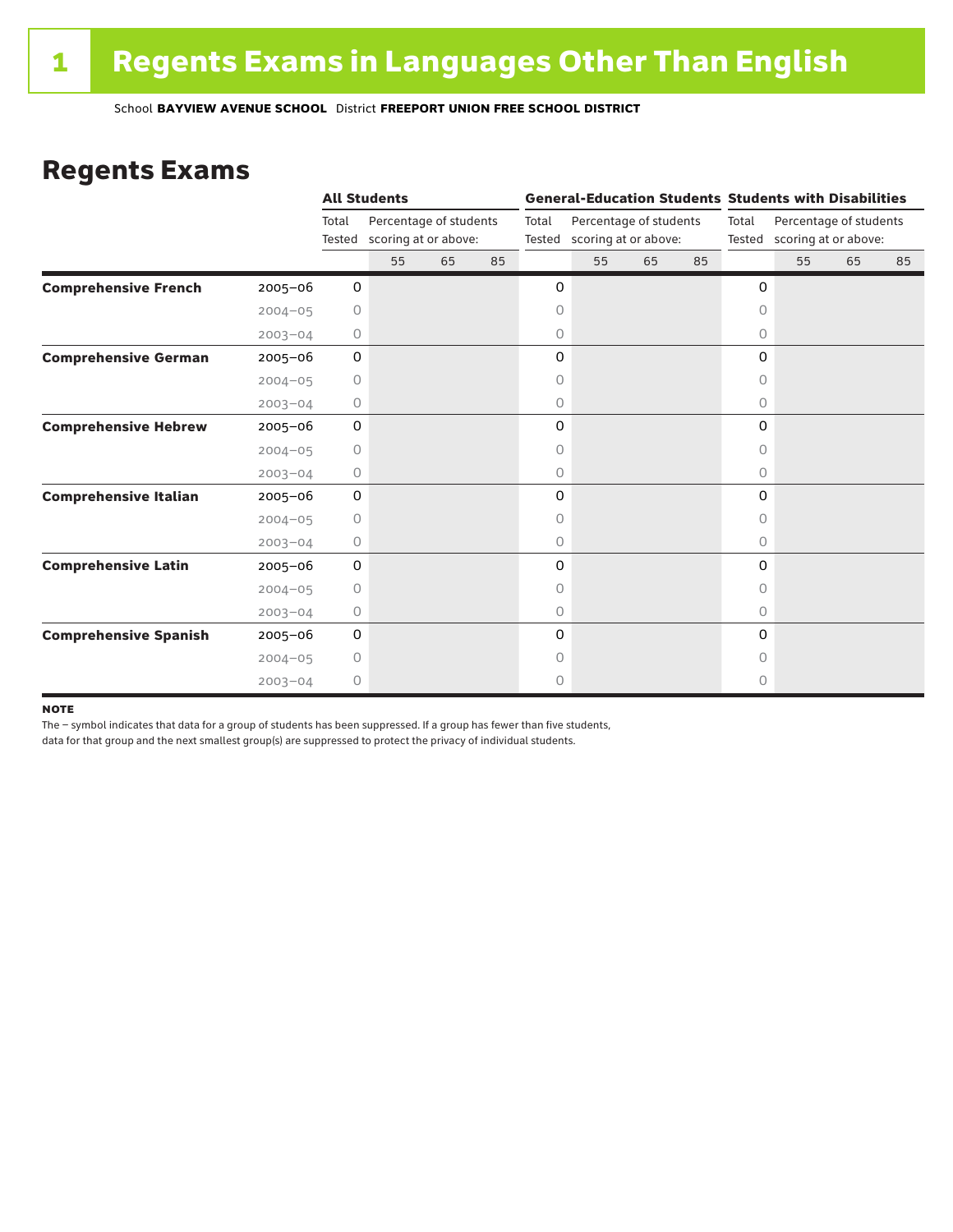### Regents Competency Tests

|                       |             | <b>All Students</b> |                        |                     |                        | <b>General-Education Students Students with Disabilities</b> |                        |  |
|-----------------------|-------------|---------------------|------------------------|---------------------|------------------------|--------------------------------------------------------------|------------------------|--|
|                       |             | <b>Total Tested</b> | <b>Percent Passing</b> | <b>Total Tested</b> | <b>Percent Passing</b> | <b>Total Tested</b>                                          | <b>Percent Passing</b> |  |
| <b>Mathematics</b>    | 2005-06     | 0                   |                        | 0                   |                        | $\mathbf 0$                                                  |                        |  |
|                       | $2004 - 05$ | 0                   |                        | 0                   |                        | $\Omega$                                                     |                        |  |
|                       | $2003 - 04$ | 0                   |                        | 0                   |                        | 0                                                            |                        |  |
| <b>Science</b>        | 2005-06     | 0                   |                        | 0                   |                        | $\mathbf 0$                                                  |                        |  |
|                       | $2004 - 05$ | 0                   |                        | 0                   |                        | 0                                                            |                        |  |
|                       | $2003 - 04$ | 0                   |                        | 0                   |                        | 0                                                            |                        |  |
| <b>Reading</b>        | 2005-06     | 0                   |                        | 0                   |                        | 0                                                            |                        |  |
|                       | $2004 - 05$ | 0                   |                        | 0                   |                        | 0                                                            |                        |  |
|                       | $2003 - 04$ | 0                   |                        | 0                   |                        | 0                                                            |                        |  |
| <b>Writing</b>        | 2005-06     | 0                   |                        | 0                   |                        | $\mathbf 0$                                                  |                        |  |
|                       | $2004 - 05$ | 0                   |                        | 0                   |                        | $\Omega$                                                     |                        |  |
|                       | $2003 - 04$ | 0                   |                        | 0                   |                        | $\circ$                                                      |                        |  |
| <b>Global Studies</b> | 2005-06     | $\mathbf 0$         |                        | 0                   |                        | 0                                                            |                        |  |
|                       | $2004 - 05$ | 0                   |                        | 0                   |                        | 0                                                            |                        |  |
|                       | $2003 - 04$ | 0                   |                        | 0                   |                        | $\circ$                                                      |                        |  |
| <b>U.S. History</b>   | 2005-06     | 0                   |                        | 0                   |                        | $\mathbf 0$                                                  |                        |  |
| and Government        | $2004 - 05$ | Ω                   |                        | Ω                   |                        | 0                                                            |                        |  |
|                       | $2003 - 04$ | 0                   |                        | 0                   |                        | 0                                                            |                        |  |

#### **NOTE**

The – symbol indicates that data for a group of students has been suppressed. If a group has fewer than five students,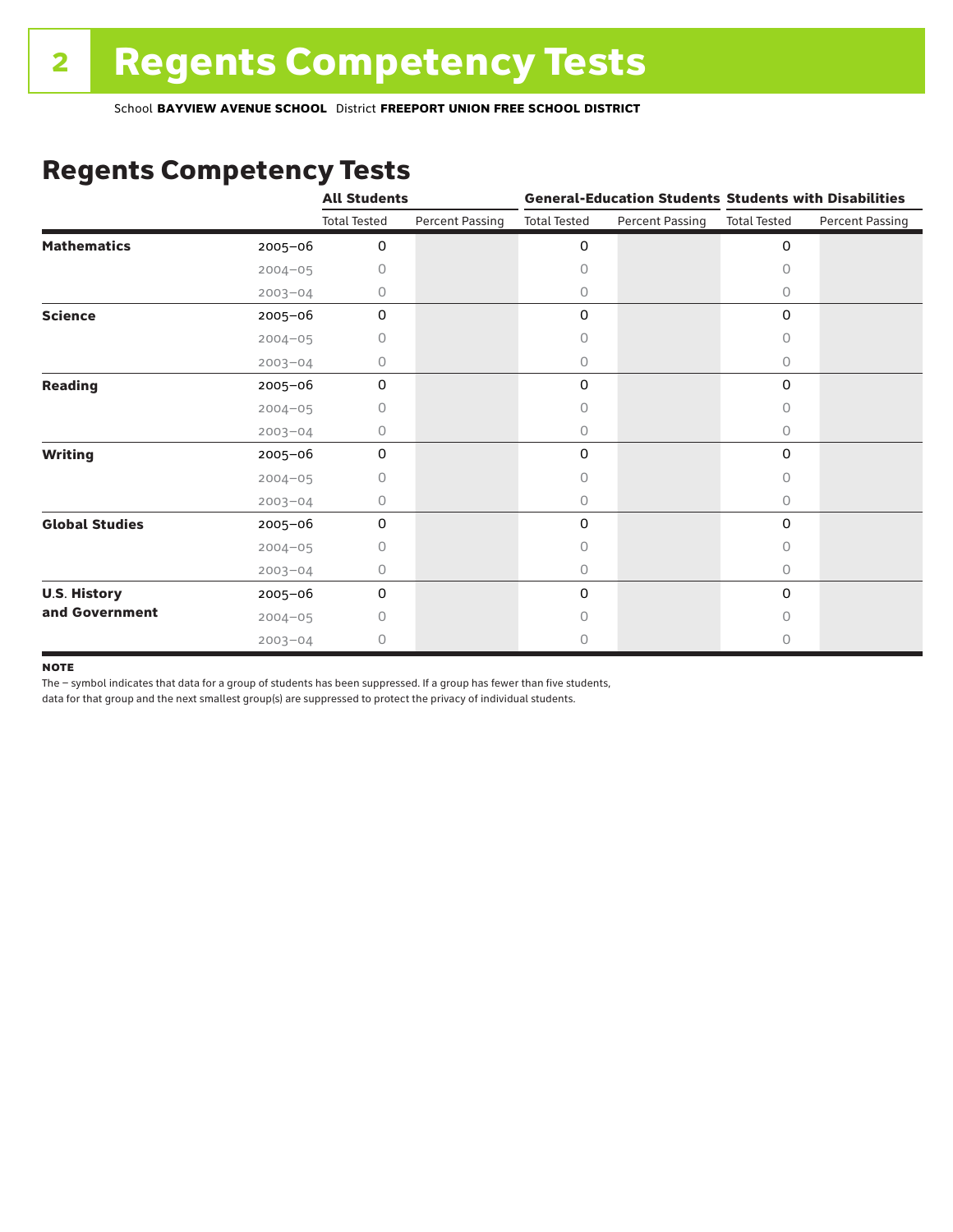## Second Language Proficiency Examinations

|                |             | <b>All Students</b> |                  |                     |                  | <b>General-Education Students Students with Disabilities</b> |                  |  |
|----------------|-------------|---------------------|------------------|---------------------|------------------|--------------------------------------------------------------|------------------|--|
|                |             | <b>Total Tested</b> | Percent Passing: | <b>Total Tested</b> | Percent Passing: | <b>Total Tested</b>                                          | Percent Passing: |  |
| <b>French</b>  | $2005 - 06$ | 0                   |                  | 0                   |                  | 0                                                            |                  |  |
|                | $2004 - 05$ | 0                   |                  |                     |                  |                                                              |                  |  |
|                | $2003 - 04$ | 0                   |                  | Ω                   |                  | 0                                                            |                  |  |
| German         | 2005-06     | 0                   |                  | 0                   |                  | 0                                                            |                  |  |
|                | $2004 - 05$ | 0                   |                  | 0                   |                  | Ω                                                            |                  |  |
|                | $2003 - 04$ | 0                   |                  | 0                   |                  | 0                                                            |                  |  |
| <b>Italian</b> | 2005-06     | 0                   |                  | 0                   |                  | 0                                                            |                  |  |
|                | $2004 - 05$ |                     |                  |                     |                  |                                                              |                  |  |
|                | $2003 - 04$ | 0                   |                  | 0                   |                  | 0                                                            |                  |  |
| Latin          | 2005-06     | 0                   |                  | 0                   |                  | 0                                                            |                  |  |
|                | $2004 - 05$ | 0                   |                  |                     |                  |                                                              |                  |  |
|                | $2003 - 04$ | 0                   |                  | 0                   |                  | 0                                                            |                  |  |
| <b>Spanish</b> | 2005-06     | 0                   |                  | 0                   |                  | 0                                                            |                  |  |
|                | $2004 - 05$ | 0                   |                  | Ω                   |                  | Ω                                                            |                  |  |
|                | $2003 - 04$ | 0                   |                  |                     |                  |                                                              |                  |  |

#### **NOTE**

The – symbol indicates that data for a group of students has been suppressed. If a group has fewer than five students,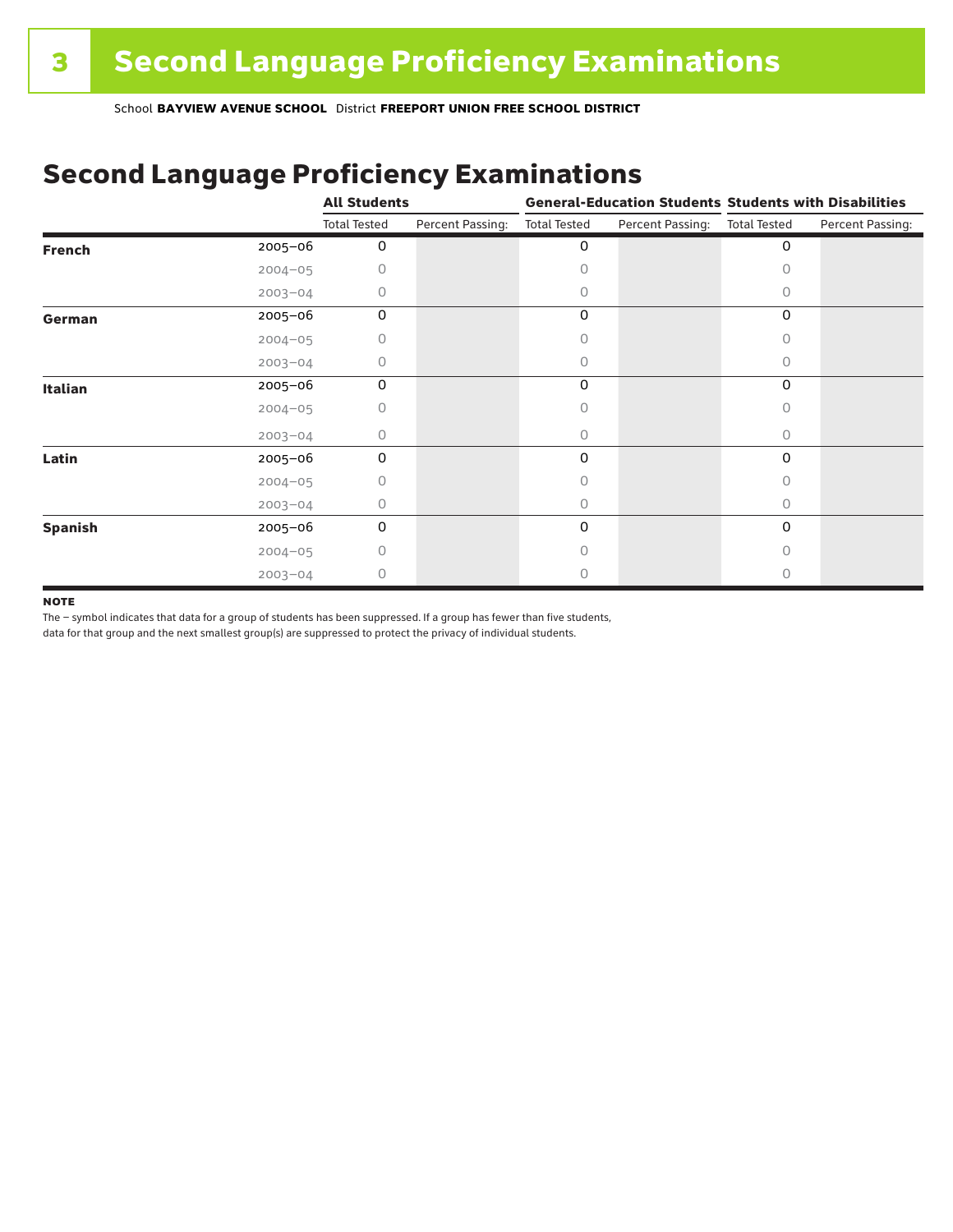### New York State English as a Second Language Achievement Test (NYSESLAT)

|                  |             | <b>All Students</b> |                                   |                             |     |       | <b>General-Education Students</b> |                                   |                             |     | <b>Students with Disabilities</b> |                                      |     |                                   |     |       |
|------------------|-------------|---------------------|-----------------------------------|-----------------------------|-----|-------|-----------------------------------|-----------------------------------|-----------------------------|-----|-----------------------------------|--------------------------------------|-----|-----------------------------------|-----|-------|
|                  |             | Total               |                                   | Percent of students scoring |     |       | Total                             |                                   | Percent of students scoring |     |                                   | Percent of students scoring<br>Total |     |                                   |     |       |
|                  |             |                     | Tested in each performance level: |                             |     |       |                                   | Tested in each performance level: |                             |     |                                   |                                      |     | Tested in each performance level: |     |       |
|                  |             |                     |                                   | Begin. Interm. Adv.         |     | Prof. |                                   |                                   | Begin. Interm. Adv.         |     | Prof.                             |                                      |     | Begin. Interm. Adv.               |     | Prof. |
| <b>Listening</b> | 2005-06     | 43                  | 0%                                | 5%                          | 42% | 53%   | 41                                |                                   |                             |     | $\overline{\phantom{0}}$          | 2                                    |     |                                   |     |       |
| and Speaking     | $2004 - 05$ | 47                  | $0\%$                             | 11%                         | 38% | 51%   | 47                                | 0%                                | 11%                         | 38% | 51%                               | 0                                    |     |                                   |     |       |
| $(Grades K-1)$   | $2003 - 04$ | 32                  | 3%                                | 9%                          | 59% | 28%   | 32                                | 3%                                | 9%                          | 59% | 28%                               | 0                                    |     |                                   |     |       |
| <b>Reading</b>   | $2005 - 06$ | 43                  | 7%                                | 16%                         | 51% | 26%   | 41                                | $\overline{\phantom{m}}$          |                             |     |                                   | 2                                    |     |                                   |     |       |
| and Writing      | $2004 - 05$ | 47                  | 6%                                | 36%                         | 36% | 21%   | 47                                | 6%                                | 36%                         | 36% | 21%                               | 0                                    |     |                                   |     |       |
| $(Grades K-1)$   | $2003 - 04$ | 32                  | 3%                                | 31%                         | 31% | 34%   | 32                                | 3%                                | 31%                         | 31% | 34%                               | 0                                    |     |                                   |     |       |
| Listening        | $2005 - 06$ | 91                  | 8%                                | 3%                          | 36% | 53%   | 75                                | 9%                                | 4%                          | 32% | 55%                               | 16                                   | 0%  | 0%                                | 56% | 44%   |
| and Speaking     | $2004 - 05$ | 94                  | 4%                                | 7%                          | 39% | 49%   | 90                                |                                   |                             |     |                                   | 4                                    |     |                                   |     |       |
| $(Grades 2-4)$   | $2003 - 04$ | 91                  | 4%                                | 13%                         | 26% | 56%   | 90                                |                                   |                             |     | $\qquad \qquad -$                 | $\mathbf 1$                          |     |                                   |     |       |
| <b>Reading</b>   | 2005-06     | 91                  | 11%                               | 30%                         | 33% | 26%   | 75                                | 11%                               | 27%                         | 33% | 29%                               | 16                                   | 13% | 44%                               | 31% | 13%   |
| and Writing      | $2004 - 05$ | 94                  | 9%                                | 29%                         | 33% | 30%   | 90                                |                                   |                             |     |                                   | $\overline{4}$                       |     |                                   |     |       |
| (Grades $2-4$ )  | $2003 - 04$ | 93                  | 25%                               | 31%                         | 32% | 12%   | 92                                |                                   |                             |     |                                   | 1                                    |     |                                   |     |       |
| Listening        | $2005 - 06$ | 0                   |                                   |                             |     |       | 0                                 |                                   |                             |     |                                   | 0                                    |     |                                   |     |       |
| and Speaking     | $2004 - 05$ | 0                   |                                   |                             |     |       | 0                                 |                                   |                             |     |                                   | 0                                    |     |                                   |     |       |
| $(Grades 5-6)$   | $2003 - 04$ | 0                   |                                   |                             |     |       | 0                                 |                                   |                             |     |                                   | 0                                    |     |                                   |     |       |
| Reading          | $2005 - 06$ | 0                   |                                   |                             |     |       | $\mathbf 0$                       |                                   |                             |     |                                   | 0                                    |     |                                   |     |       |
| and Writing      | $2004 - 05$ | 0                   |                                   |                             |     |       | $\circ$                           |                                   |                             |     |                                   | 0                                    |     |                                   |     |       |
| $(Grades 5-6)$   | $2003 - 04$ | 0                   |                                   |                             |     |       | 0                                 |                                   |                             |     |                                   | 0                                    |     |                                   |     |       |
| Listening        | 2005-06     | 0                   |                                   |                             |     |       | 0                                 |                                   |                             |     |                                   | 0                                    |     |                                   |     |       |
| and Speaking     | $2004 - 05$ | 0                   |                                   |                             |     |       | $\circ$                           |                                   |                             |     |                                   | $\circ$                              |     |                                   |     |       |
| (Grades $7-8$ )  | $2003 - 04$ | 0                   |                                   |                             |     |       | $\circ$                           |                                   |                             |     |                                   | 0                                    |     |                                   |     |       |
| <b>Reading</b>   | $2005 - 06$ | 0                   |                                   |                             |     |       | $\mathbf 0$                       |                                   |                             |     |                                   | 0                                    |     |                                   |     |       |
| and Writing      | $2004 - 05$ | 0                   |                                   |                             |     |       | $\circ$                           |                                   |                             |     |                                   | 0                                    |     |                                   |     |       |
| $(Grades 7-8)$   | $2003 - 04$ | 0                   |                                   |                             |     |       | $\circ$                           |                                   |                             |     |                                   | 0                                    |     |                                   |     |       |
| <b>Listening</b> | $2005 - 06$ | 0                   |                                   |                             |     |       | 0                                 |                                   |                             |     |                                   | 0                                    |     |                                   |     |       |
| and Speaking     | $2004 - 05$ | 0                   |                                   |                             |     |       | $\circ$                           |                                   |                             |     |                                   | 0                                    |     |                                   |     |       |
| $(Grades g-12)$  | $2003 - 04$ | 0                   |                                   |                             |     |       | 0                                 |                                   |                             |     |                                   | 0                                    |     |                                   |     |       |
| <b>Reading</b>   | 2005-06     | 0                   |                                   |                             |     |       | 0                                 |                                   |                             |     |                                   | 0                                    |     |                                   |     |       |
| and Writing      | $2004 - 05$ | 0                   |                                   |                             |     |       | 0                                 |                                   |                             |     |                                   | 0                                    |     |                                   |     |       |
| $(Grades g-12)$  | $2003 - 04$ | 0                   |                                   |                             |     |       | $\circ$                           |                                   |                             |     |                                   | 0                                    |     |                                   |     |       |

#### **NOTE**

The – symbol indicates that data for a group of students has been suppressed. If a group has fewer than five students,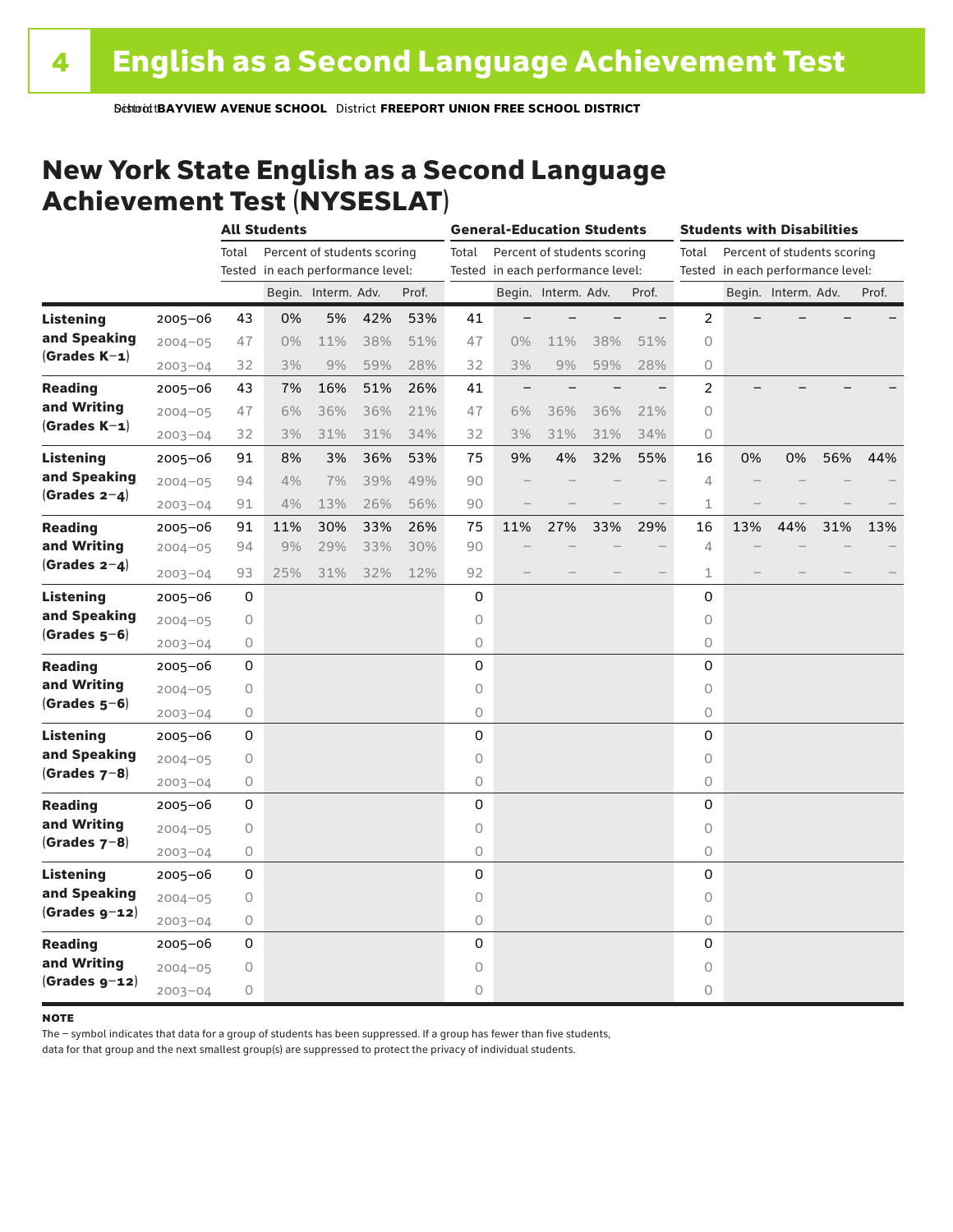# Elementary/Middle-Level Social Studies 2005–06

|                            | <b>All Students</b>                                         |  |  |       |                                                    |  | <b>General-Education Students</b> |  |                                                             |  |  | <b>Students with Disabilities</b> |  |  |                |  |
|----------------------------|-------------------------------------------------------------|--|--|-------|----------------------------------------------------|--|-----------------------------------|--|-------------------------------------------------------------|--|--|-----------------------------------|--|--|----------------|--|
|                            | Total<br>Percentage of students<br>Tested scoring at level: |  |  | Total | Percentage of students<br>Tested scoring at level: |  |                                   |  | Percentage of students<br>Total<br>Tested scoring at level: |  |  |                                   |  |  |                |  |
|                            |                                                             |  |  |       | 4                                                  |  |                                   |  |                                                             |  |  |                                   |  |  | $\overline{4}$ |  |
| <b>Elementary</b><br>Level |                                                             |  |  |       |                                                    |  |                                   |  |                                                             |  |  |                                   |  |  |                |  |
| <b>Middle Level</b>        |                                                             |  |  |       |                                                    |  |                                   |  |                                                             |  |  |                                   |  |  |                |  |

### Regents Exams After Four Years 2002 **Total Cohort Performance on**

| <b>All Students</b>                    |                |                                                 |  | <b>General-Education Students</b> |                         |                         |                                                 |  | <b>Students with Disabilities</b> |                               |                  |                                    |  |                    |                          |
|----------------------------------------|----------------|-------------------------------------------------|--|-----------------------------------|-------------------------|-------------------------|-------------------------------------------------|--|-----------------------------------|-------------------------------|------------------|------------------------------------|--|--------------------|--------------------------|
|                                        | oho<br>ō<br>ごこ | Percentage of<br>students scoring:<br>$55 - 64$ |  | 65-84 85-100                      | Approved<br>Alternative | ЪÓ<br>o.<br>면<br>$\cup$ | Percentage of<br>students scoring:<br>$55 - 64$ |  | 65-84 85-100                      | ved<br>Approvec<br>Alternativ | Cohort<br>5<br>훕 | Percentage of<br>students scoring: |  | 55-64 65-84 85-100 | Approved<br>Alternatives |
| <b>Global History</b><br>and Geography | 0              |                                                 |  |                                   |                         | 0                       |                                                 |  |                                   |                               | 0                |                                    |  |                    |                          |
| <b>U.S. History</b><br>and Government  | 0              |                                                 |  |                                   |                         | 0                       |                                                 |  |                                   |                               | 0                |                                    |  |                    |                          |
| <b>Science</b>                         | 0              |                                                 |  |                                   |                         | 0                       |                                                 |  |                                   |                               | 0                |                                    |  |                    |                          |

## New York State Alternate Assessments (NYSAA) 2005–06

|                         |       | <b>All Students</b>        |   |   |   |  |  |  |  |  |
|-------------------------|-------|----------------------------|---|---|---|--|--|--|--|--|
|                         | Total | Number of students scoring |   |   |   |  |  |  |  |  |
|                         |       | Tested at Level:           |   |   |   |  |  |  |  |  |
|                         |       | 1                          | 2 | 3 | 4 |  |  |  |  |  |
| <b>Elementary Level</b> |       |                            |   |   |   |  |  |  |  |  |
| Social Studies          | 0     |                            |   |   |   |  |  |  |  |  |
| <b>Middle Level</b>     |       |                            |   |   |   |  |  |  |  |  |
| Social Studies          | O     |                            |   |   |   |  |  |  |  |  |
| <b>Secondary Level</b>  |       |                            |   |   |   |  |  |  |  |  |
| Social Studies          | O     |                            |   |   |   |  |  |  |  |  |
| Science                 | n     |                            |   |   |   |  |  |  |  |  |
|                         |       |                            |   |   |   |  |  |  |  |  |

The New York State Alternate Assessment (NYSAA) is for students with severe cognitive disabilities. Results for students taking the NYSAA in English language arts, mathematics, and science at the elementary and middle levels and in the English and mathematics at the secondary level are available in the *Accountability and Overview Report* part of *The New York State Report Card*.

The – symbol indicates that data for a group of students has been suppressed. If a group has fewer than five students, data for that group and the next smallest group(s) are suppressed to protect the privacy of individual students.

**NOTE**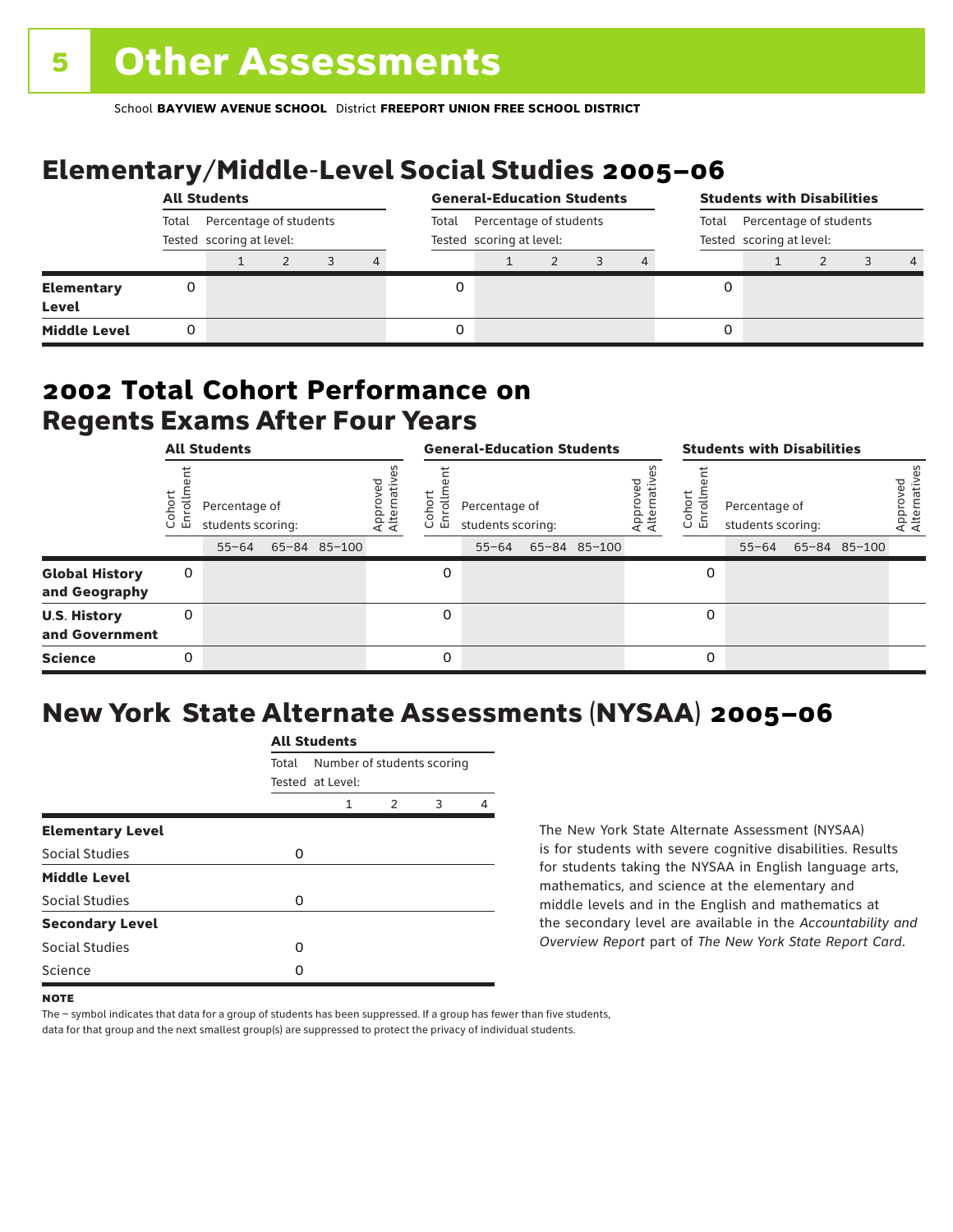# High School Completers

|                                    |             | <b>All Students</b>   |                            |                       | <b>General-Education Students</b> | <b>Students with Disabilities</b> |                            |  |
|------------------------------------|-------------|-----------------------|----------------------------|-----------------------|-----------------------------------|-----------------------------------|----------------------------|--|
|                                    |             | Number<br>of Students | Percentage<br>of Graduates | Number<br>of Students | Percentage<br>of Graduates        | Number<br>of Students             | Percentage<br>of Graduates |  |
| <b>Total Graduates</b>             | $2005 - 06$ | 0                     |                            | 0                     |                                   | 0                                 |                            |  |
|                                    | $2004 - 05$ |                       |                            |                       |                                   |                                   |                            |  |
|                                    | $2003 - 04$ | 0                     |                            | 0                     |                                   | 0                                 |                            |  |
| <b>Receiving a Regents Diploma</b> | $2005 - 06$ | 0                     |                            | 0                     |                                   | 0                                 |                            |  |
|                                    | $2004 - 05$ |                       |                            |                       |                                   | n                                 |                            |  |
|                                    | $2003 - 04$ | O                     |                            | O                     |                                   | Ω                                 |                            |  |
| <b>Receiving a Regents Diploma</b> | $2005 - 06$ | 0                     |                            | 0                     |                                   | $\Omega$                          |                            |  |
| with Advanced Designation          | $2004 - 05$ |                       |                            |                       |                                   |                                   |                            |  |
|                                    | $2003 - 04$ |                       |                            |                       |                                   | U                                 |                            |  |
| <b>Receiving an</b>                | $2005 - 06$ | 0                     |                            | 0                     |                                   | $\Omega$                          |                            |  |
| <b>Individualized Education</b>    | $2004 - 05$ |                       |                            |                       |                                   |                                   |                            |  |
| Program (IEP) Diploma              | $2003 - 04$ |                       |                            |                       |                                   |                                   |                            |  |

NOTE An NA indicates that the diploma was not available in that year.

### High School Noncompleters

|                              |             | <b>All Students</b>   |                           |                       | <b>General-Education Students</b> | <b>Students with Disabilities</b> |                           |  |
|------------------------------|-------------|-----------------------|---------------------------|-----------------------|-----------------------------------|-----------------------------------|---------------------------|--|
|                              |             | Number<br>of Students | Percentage<br>of Students | Number<br>of Students | Percentage<br>of Students         | Number<br>of Students             | Percentage<br>of Students |  |
| <b>Dropped Out</b>           | $2005 - 06$ | 0                     |                           | 0                     |                                   | 0                                 |                           |  |
|                              | $2004 - 05$ |                       |                           |                       |                                   |                                   |                           |  |
|                              | $2003 - 04$ |                       |                           |                       |                                   |                                   |                           |  |
| <b>Entered Approved High</b> | $2005 - 06$ | 0                     |                           | 0                     |                                   | 0                                 |                           |  |
| <b>School Equivalency</b>    | $2004 - 05$ |                       |                           |                       |                                   | O                                 |                           |  |
| <b>Preparation Program</b>   | $2003 - 04$ |                       |                           | 0                     |                                   | $\bigcap$                         |                           |  |
| <b>Total Noncompleters</b>   | $2005 - 06$ | 0                     |                           | 0                     |                                   | 0                                 |                           |  |
|                              | $2004 - 05$ |                       |                           |                       |                                   |                                   |                           |  |
|                              | $2003 - 04$ |                       |                           |                       |                                   |                                   |                           |  |

### Post-secondary Plans of 2005–06 **Graduates**

|                                | <b>All Students</b>   |                           |                       | <b>General-Education Students</b> | <b>Students with Disabilities</b> |                           |  |
|--------------------------------|-----------------------|---------------------------|-----------------------|-----------------------------------|-----------------------------------|---------------------------|--|
|                                | Number<br>of Students | Percentage<br>of Students | Number<br>of Students | Percentage<br>of Students         | Number<br>of Students             | Percentage<br>of Students |  |
| To 4-year College              |                       |                           |                       |                                   |                                   |                           |  |
| To 2-year College              |                       |                           | 0                     |                                   | 0                                 |                           |  |
| <b>To Other Post-secondary</b> |                       |                           | ი                     |                                   | 0                                 |                           |  |
| <b>To the Military</b>         |                       |                           | ი                     |                                   | 0                                 |                           |  |
| <b>To Employment</b>           |                       |                           | 0                     |                                   | 0                                 |                           |  |
| <b>To Adult Services</b>       |                       |                           |                       |                                   | O                                 |                           |  |
| <b>To Other Known Plans</b>    |                       |                           | 0                     |                                   | 0                                 |                           |  |
| <b>Plan Unknown</b>            |                       |                           |                       |                                   | 0                                 |                           |  |